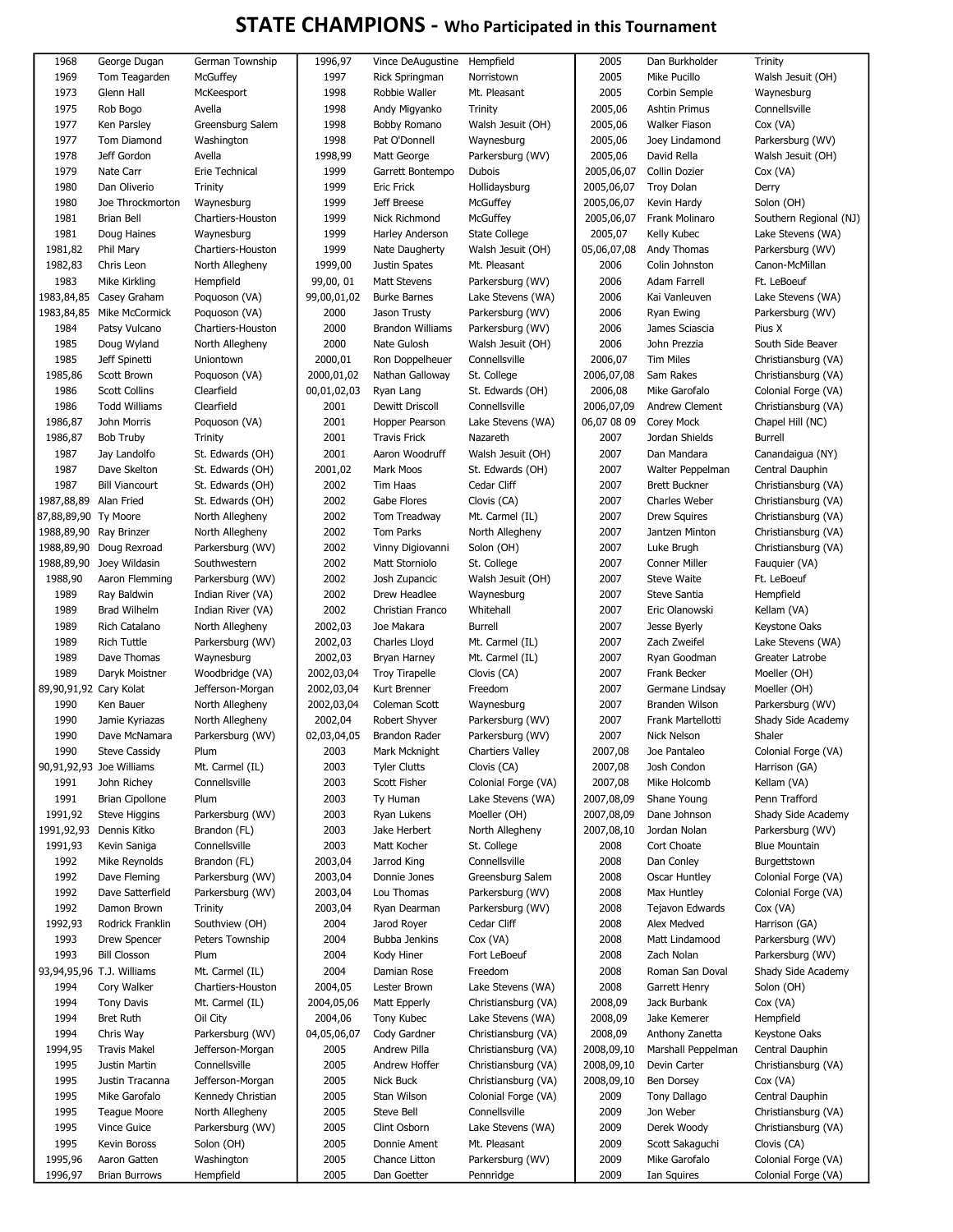## STATE CHAMPIONS - Who Participated in this Tournament

| 2009                     | Shane Gentry                  | Colonial Forge (VA)     | 2012                         | Perry Hills                       | Pittsburgh C.C.       | 2015                        | Michael Kemerer                 | Franklin Regional           |
|--------------------------|-------------------------------|-------------------------|------------------------------|-----------------------------------|-----------------------|-----------------------------|---------------------------------|-----------------------------|
| 2009                     | Nate Gaffney                  | Connellsville           | 2012                         | David Hicks                       | Ripley (WV)           | 2015                        | Josh Shields                    | Franklin Regional           |
| 2009                     | Daniel McGillivray            | Fauquier (VA)           | 2012                         | Luke Kiser                        | Turner Ashby (VA)     | 2015                        | Shayne Oster                    | Lockport - (IL)             |
| 2009                     | Corey Ratliff                 | Ripley (WV)             | 2012                         | Mackenzie McGuire Upper St. Clair |                       | 2015                        | Cole Walter                     | Mifflinburg                 |
| 2009                     | Glenn Carson                  | S. Regional (NJ)        | 2012,13                      | Ethan Lizak                       | Parkland              | 2015                        | Kellan Stout                    | Mt. Lebanon                 |
| 2009                     | <b>Brian Sewalt</b>           | Waverly (NY)            | 2012, 13, 14                 | Jordan Allen                      | Huntington (WV)       | 2015                        | Maddie Roney                    | Plainview - (OK)            |
| 2009                     | Chris Nocchi                  | Waverly (NY)            | 2012, 13, 14                 | Nic Campbell                      | Strasburg (VA)        | 2015                        | Josh Anderson                   | Pleasant Grove (UT)         |
| 2009                     | Zac Bennett                   | <b>Westmont Hilltop</b> | 2012, 13, 14                 | Kyson Levin                       | Pleasant Grove (UT)   | 2015                        | Cole Matthews                   | Reynolds                    |
| 2009,10                  | Joe Locksmith                 | Kiss. Osceola (FL)      | 2012, 13, 15                 | Jake Martin                       | Ripley (WV)           | 2015                        | Dylan Reynolds                  | Saegertown                  |
| 2009,10                  | <b>Eric Hess</b>              | Benton                  | 2012, 13, 14, 15 Fox Baldwin |                                   | Kiss. Osceola (FL)    | 2015                        | Austin Cooper                   | Strasburg (VA)              |
| 2009,10                  | Josh Kindig                   | <b>Blue Mountain</b>    | 2012,14                      | Garrett Peppelman                 | Central Dauphin       | 2015                        | Nicholas Campbell               | Strasburg (VA)              |
| 2009,10                  | T J Mitchell                  | Collins Hill (GA)       | 2013                         | Dakota Deslauriers                | <b>Burrell</b>        | 2015                        | A.C. Headlee                    | Waynesburg                  |
| 2009,10                  | Joel Smith                    | Collins Hill (GA)       | 2013                         | Joey Galasso                      | Father Judge          | 2015,16                     | Chris Diaz                      | Archer (GA)                 |
| 2009,10                  | Levi Clemons                  | Kiss. Osceola (FL)      | 2013                         | Tommy Aloi                        | Forest Park (VA)      | 2015,16                     | Quincy Monday                   | Arlington Martin (TX)       |
| 2009,10,11 Rich Eva      |                               | Christiansburg (VA)     | 2013                         | <b>Brett Stein</b>                | Forest park (VA)      | 2015,16                     | Kennedy Monday                  | Arlington Martin (TX)       |
|                          | 2009,10,11 Bazell Partridge   | Collins Hill (GA)       | 2013                         | <b>Tyler Smith</b>                | Franklin Regional     | 2015,16                     | Adam Whitmore                   | Cabell Midland - (WV)       |
|                          | 2009,10,11 Nico Megaludis     | Franklin Regional       | 2013                         | Jacob Hart                        | Hampton               | 2015,16                     | Cody Amos                       | Cave Spring - (VA)          |
|                          | 09,10,11,12 Jimmy Gulibon     | Derry                   | 2013                         | Ariel Dominguez                   | Kiss. Osceola (FL)    | 2015,16                     | Ben Stacy                       | Father Ryan (TN)            |
|                          |                               |                         |                              |                                   |                       |                             |                                 |                             |
| 09,10,11,12 Adam Bicak   |                               | Ripley (WV)             | 2013                         | Chris Pagan                       | Kiss. Osceola (FL)    | 2015,16                     | Kirby Simpson                   | Father Ryan (TN)            |
|                          | 2009,11,12 Nick Roberts       | Northstar               | 2013                         | Dakota Sizemore                   | Moeller (OH)          | 2015,16                     | Jake Wentzel                    | South Park                  |
| 2010                     | Mitchell Port                 | Bellefonte              | 2013                         | Chalmer Frueauf                   | Moeller (OH)          | 2015,16                     | Greg Bulsak                     | South Park                  |
| 2010                     | <b>Chris Martinez</b>         | Clovis West (CA)        | 2013                         | Joey Tabadrino                    | Pope (GA)             | 2015, 16, 17                | Noah Bushman                    | Cave Spring - (VA)          |
| 2010                     | Max Bennett                   | Collins Hill (GA)       | 2013                         | Daryl Hicks                       | Ripley (WV)           | 2015, 16, 17                | Raymond Eason                   | Father Ryan (TN)            |
| 2010                     | C J Collins                   | Collins Hill (GA)       | 2013                         | Luke Kiser                        | Turner Ashby (VA)     | 2015, 16, 17 Ty Lucas       |                                 | Plainview - (OK)            |
| 2010                     | Jamie Callender               | Council Rock North      | 2013,14                      | <b>Bryson Popp</b>                | Baylor (TN)           |                             | 2015,16,17,18 Gaven Teasdale    | Jefferson-Morgan            |
| 2010                     | <b>Tyler Small</b>            | Delone Catholic         | 2013,14                      | Jack Barber                       | Buford (GA)           | 2015, 16, 17, 18 Joey Silva |                                 | Lake High. Prep (FL)        |
| 2010                     | <b>Travis Shaffer</b>         | Derry                   | 2013,14                      | Brayden Hartley                   | Buford (GA)           |                             | 2015, 16, 17, 18 Josh Humphreys | St.Albans & Park.South (WV) |
| 2010                     | Ryan Hunsberger               | Fauquier (VA)           | 2013,14                      | Solomon Chishko                   | Canon-McMillan        | 2015,17                     | <b>Quinn Miller</b>             | Archer (GA)                 |
| 2010                     | Kyle Bratke                   | Parkersburg (WV)        | 2013,14                      | Ryan Milhof                       | Collins Hill (GA)     | 2015,17                     | <b>Trent Ferguson</b>           | Buford (GA)                 |
| 2010                     | Matt Cunningham               | Shady Side Academy      | 2013,14                      | Bryan Ramey                       | Eastern View (VA)     | 2016                        | Dylanger Potter                 | Arlington Martin (TX)       |
| 2010,11                  | Kenny Courts                  | Central Dauphin         | 2013, 14, 15                 | Devin Brown                       | Franklin Regional     | 2016                        | Jake Robb                       | Armstrong                   |
| 2010,12                  | Drew Ferguson                 | Collins Hill (GA)       | 2013,14,15                   | Logan Grass                       | Huntington (WV)       | 2016                        | Shane Griffith                  | Bergen Catholic (NJ)        |
| 2010,11                  | David Hicks                   | Ripley (WV)             | 2013, 14, 15                 | Hunter Dean                       | Strasburg (VA)        | 2016                        | Taylor Ortz                     | <b>Brookville</b>           |
| 2010,11                  | Johnni DiJulius               | Walsh Jesuit (OH)       | 2013,15                      | Sam Krivus                        | Hempfield             | 2016                        | Zakary Levatino                 | Buchanan (CA)               |
|                          | 2010,11,12 Brandon Brunner    | Baylor (TN)             |                              | 2013,14,15,16 Michael Murphy      | Baylor (TN)           | 2016                        | Ethen Leake                     | Buchanan (CA)               |
| 10,11,12,13 Joey Dance   |                               | Christiansburg (VA)     | 2013, 14, 15, 16 Ryan Parker |                                   | Baylor (TN)           | 2016                        | Damon Greenwald                 | Burrell                     |
|                          | 10,11,12,13 Zach Epperly      | Christiansburg (VA)     | 2013,14,15,16 Ben Anderson   |                                   | Pleasant Grove (UT)   | 2016                        | Hunter Hicks                    | Cabell Midland (WV)         |
| 10,11,12,13 Ryan Diehl   |                               | Trinity - Camp Hill     | 2013,14,16                   | Luke Pletcher                     | Greater Latrobe       | 2016                        | Levi Englman                    | Colonial Forge (VA)         |
|                          | 2010,12,13 Cody Wiercioch     | Canon-McMillan          | 2013, 15, 16                 | George Phillippi                  | Derry                 | 2016                        | Bret Shurina                    | Easternview (VA)            |
| 2010,13                  | Zain Retherford               | Benton                  | 2014                         | <b>Grant Aycox</b>                | Archer (GA)           | 2016                        | Charlie Lenox                   | Fort LeBoeuf                |
| 2010,13                  | Conner Schram                 | Canon-McMillan          | 2014                         | <b>Brock Zacherl</b>              | Brookville            | 2016                        | Hayden Hidlay                   | Mifflin County              |
| 2011                     | Coltin Fought                 | Benton                  | 2014                         | Eli Hartley                       | Buford (GA)           | 2016                        | Jared Donahue                   | Parkersburg (WV)            |
| 2011                     | <b>Travis McKillop</b>        | <b>Burrell</b>          | 2014                         | Rudy Guillen                      | Buford (GA)           | 2016                        | Nick Johnson                    | Parkersburg (WV)            |
| 2011                     | Kyle Dulaney                  | Christiansburg (VA)     | 2014                         | Steve Edwards                     | Burrell               | 2016                        | Jaxson Roney                    | Plainview - (OK)            |
| 2011                     | Logan Bosley                  | Christiansburg (VA)     | 2014                         | Dalton Macri                      | Canon-McMillan        | 2016                        | Tanner O'Neal                   | Plainview - (OK)            |
| 2011                     | <b>Travis Shaffer</b>         | Derry                   | 2014                         | Ty Agaisse                        | Delbarton (NJ)        | 2016,17                     | Cole Nye                        | <b>Bishop McDevitt</b>      |
| 2011                     | Justin Riggs                  | Huntington (WV)         | 2014                         | Zack Zavatsky                     | Greater Latrobe       | 2016,17                     | Mekhi Lewis                     | Bound Brook (NJ)            |
| 2011                     | Chris Miles                   | Huntington (WV)         | 2014                         | Jake Henson                       | Pope (GA)             | 2016,17                     | Stephan Glasgow                 | Bound Brook (NJ)            |
| 2011                     | Pete Baldwin                  | Kiss. Osceola (FL)      | 2014                         | Aaron Adkins                      | St.Vin./St. Mary (OH) | 2016,17                     | Brandon Kui                     | DePaul Catholic (NJ)        |
| 2011                     | Jarred Simpkins               | Ripley (WV)             | 2014                         | Alex Mackall                      | Walsh Jesuit (OH)     | 2016,17                     | Ryan Charvin                    | Lake High. Prep (FL)        |
| 2011                     | Eljah Adkins                  | Ripley (WV)             | 2014                         | Mike Kostandaras                  | Walsh Jesuit (OH)     | 2016,17                     | Jake Woodley                    | North Allegheny             |
| 2011                     | Nate Starkey                  | Ripley (WV)             | 2014,15                      | Dontae McGee                      | Admiral Farragut (FL) | 2016, 17, 18                | <b>River Curtis</b>             | Battlefield (VA)            |
| 2011                     | Dan Neff                      | Solanco                 | 2014,15                      | Elliott Lee                       | Archer (GA)           | 2016, 17, 18                | Brandon Whittenberg             | Battlefield (VA)            |
| 2011,12                  | Corey Keener                  | Central Mountain        | 2014,15                      | <b>Blake Sutherland</b>           | Baylor (TN)           | 2016, 17, 18                | Connor Gibson                   | Independence (WV)           |
| 2011,12                  | Daniel Gayton                 | Clovis (CA)             | 2014,15                      | Darius Bunch                      | Buford (GA)           | 2016, 17, 18                | Ben Goldin                      | Lake High. Prep (FL)        |
| 2011,12                  | Nate Skonieczny               | Walsh Jesuit (OH)       | 2014,15                      | Vincenzo Joseph                   | Central Catholic      | 2016, 17, 18                |                                 |                             |
|                          |                               |                         |                              | ChrisWesnofske                    |                       |                             | Erich Byelick                   | Lake High. Prep (FL)        |
| 2011,12,13 JR Wert       |                               | Christianburg (VA)      | 2014,15                      | <b>Trapper Hays</b>               | Father Ryan (TN)      | 2016, 17, 18                | Gavin Hoffman                   | Montoursville               |
|                          | 2011,12,13 Justin Arthur      | Huntington (WV)         | 2014,15                      |                                   | Parkersburg (WV)      | 2016, 17, 18                | Frankie Gissendanner            | Penfield (NY)               |
|                          | 2011,12,13 Brandon Thompson   | Solon (OH)              | 2014,15                      | Jake Adock                        | Pope (GA)             | 2017                        | Gavin Smith                     | Archer (GA)                 |
|                          | 2011,12,13 Anthony Collica    | Solon (OH)              | 2014,15                      | Lucas Simpkins                    | Ripley (WV)           | 2017                        | George Waqlton                  | Bound Brook (NJ)            |
| 11,12,13,14 Chip Ness    |                               | Buford (GA)             | 2014, 15, 16                 | Daniel Bullard                    | Archer (GA)           | 2017                        | Gavin Park                      | <b>Brookville</b>           |
| 11,12,13,14 Sean Russell |                               | Collins Hill (GA)       | 2014, 15, 16                 | Thomas Bullard                    | Archer (GA)           | 2017                        | Cade Belshay                    | Buchanan (CA)               |
|                          | 11,12,13,14 Chance Marsteller | Kennard-Dale            | 2014,15,16                   | Spencer Lee                       | Franklin Regional     | 2017                        | Brendan Furman                  | Canon-McMillan              |
|                          | 11,12,13,14 Thomas Haines     | Solanco                 | 2014,16                      | Jose Taylor                       | Arlington Martin (TX) | 2017                        | Justin McCoy                    | Chestnut Ridge              |
| 2011,13                  | Dennis Gustafson              | Forest Park (VA)        | 2014, 16, 17                 | Cameron Coy                       | Penn Trafford         | 2017                        | Jared Lough                     | Colonial Forge (VA)         |
| 2011,13,14 Jason Nolf    |                               | Kittanning              | 2015                         | Robert Enmon                      | Admiral Farragut (FL) | 2017                        | Doug Sapf                       | Downingtown West            |
| 2012                     | Goodwin Nyama                 | <b>Brashear</b>         | 2015                         | Wyatt Alvis                       | Arlington Martin (TX) | 2017                        | Jared Verkleeren                | Hempfield                   |
| 2012                     | Dallas Smith                  | Christiansburg (VA)     | 2015                         | Cooper Reiniche                   | Baylor (TN)           | 2017                        | Zane Lanham                     | Huntington (WV)             |
| 2012                     | <b>Tyler Miles</b>            | Christiansburg (VA)     | 2015                         | D.J. Lloren                       | Buchanan (CA)         | 2017                        | Liam Lusher                     | Independence (WV)           |
| 2012                     | Zach Nevills                  | Clovis (CA)             | 2015                         | Al Beattie                        | Burrell               | 2017                        | Hunter Taylor                   | Independence (WV)           |
| 2012                     | <b>Billy Waldeck</b>          | Huntington (WV)         | 2015                         | Joe Tavoso                        | Delbarton (NJ)        | 2017                        | Haegan Harvey                   | Independence (WV)           |
| 2012                     | Nazar Mironenko               | Mifflinburg             | 2015                         | Trey Chalifoux                    | Father Ryan (TN)      | 2017                        | Jacob Hart                      | Independence (WV)           |